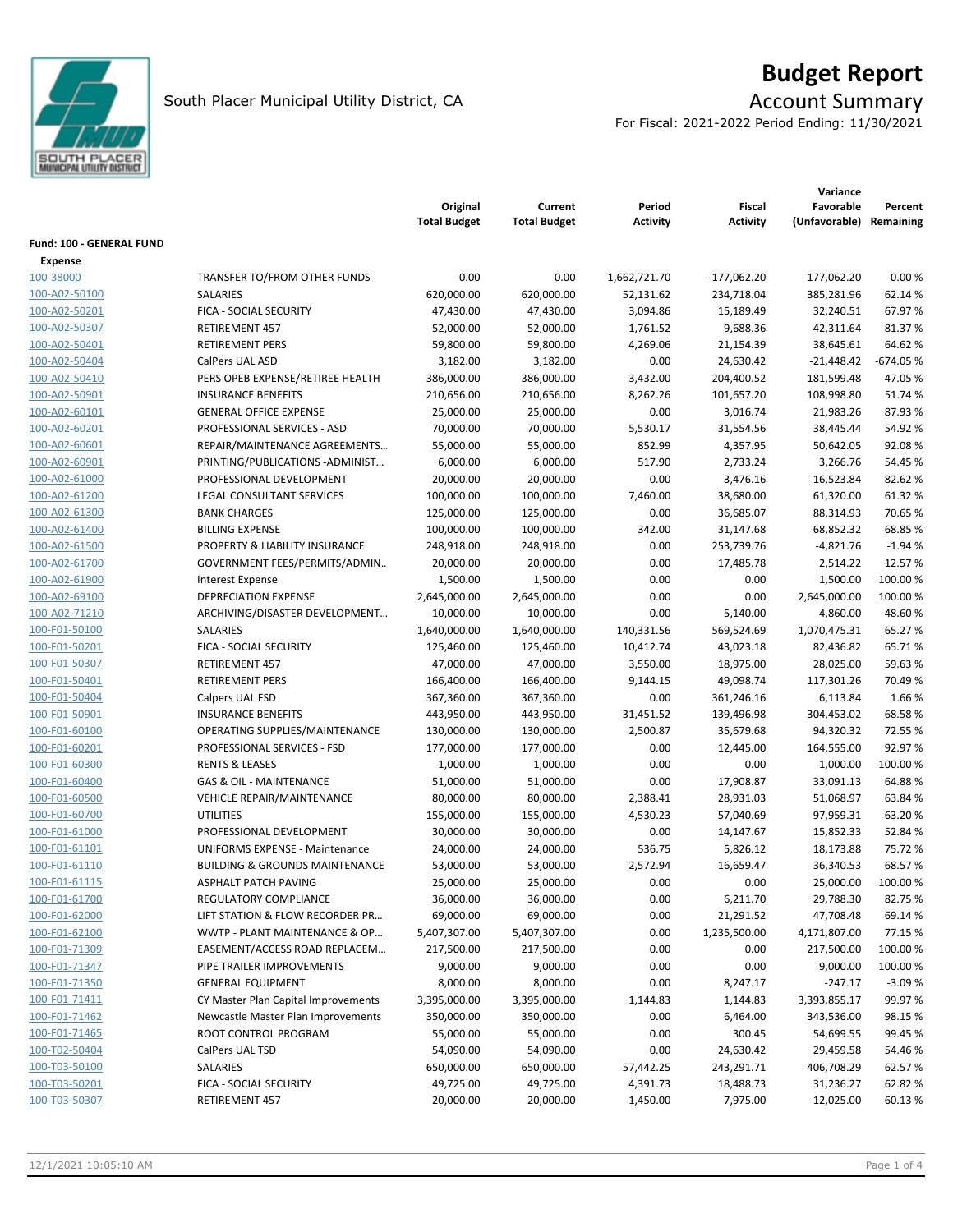### **Budget Report For Fiscal: 2021-2022 Period Ending: 11/30/2021**

|                                                  |                                                         |                                 |                                |                           |                                  | Variance                             |           |
|--------------------------------------------------|---------------------------------------------------------|---------------------------------|--------------------------------|---------------------------|----------------------------------|--------------------------------------|-----------|
|                                                  |                                                         | Original<br><b>Total Budget</b> | Current<br><b>Total Budget</b> | Period<br><b>Activity</b> | <b>Fiscal</b><br><b>Activity</b> | Favorable<br>(Unfavorable) Remaining | Percent   |
| 100-T03-50401                                    | <b>RETIREMENT PERS</b>                                  | 65,000.00                       | 65,000.00                      | 4,550.59                  | 22,406.29                        | 42,593.71                            | 65.53%    |
| 100-T03-50901                                    | <b>INSURANCE BENEFITS</b>                               | 123,500.00                      | 123,500.00                     | 8,835.56                  | 37,025.99                        | 86,474.01                            | 70.02%    |
| 100-T03-60202                                    | PROFESSIONAL SERVICES - TSD                             | 294,000.00                      | 294,000.00                     | 5,758.65                  | 31,271.97                        | 262,728.03                           | 89.36%    |
| 100-T03-60800                                    | FOG - PERMIT COMPLIANCE                                 | 12,400.00                       | 12,400.00                      | 0.00                      | 286.38                           | 12,113.62                            | 97.69%    |
| 100-T03-60900                                    | PRINTING/PUBLICATIONS - TECH SERV                       | 3,000.00                        | 3,000.00                       | 99.50                     | 401.70                           | 2,598.30                             | 86.61%    |
| 100-T03-61000                                    | PROFESSIONAL DEVELOPMENT - TECH                         | 18,120.00                       | 18,120.00                      | 0.00                      | 1,544.77                         | 16,575.23                            | 91.47%    |
| 100-T03-61101                                    | UNIFORMS EXPENSE - TECH SERVICES                        | 3,650.00                        | 3,650.00                       | 241.34                    | 880.47                           | 2,769.53                             | 75.88%    |
| 100-T03-61804                                    | OPERATING SUPPLIES/MAINTENANCE                          | 7,250.00                        | 7,250.00                       | 0.00                      | 534.83                           | 6,715.17                             | 92.62%    |
| 100-T03-62300                                    | REPAIR/MAINTENANCE AGREEMENTS                           | 94,000.00                       | 94,000.00                      | 0.00                      | 23,957.87                        | 70,042.13                            | 74.51%    |
| 100-T03-71400                                    | SOFTWARE/DATA ACQUISITION                               | 40,000.00                       | 40,000.00                      | 0.00                      | 995.00                           | 39,005.00                            | 97.51%    |
| 100-T03-71405                                    | <b>SYSTEM IMPROVEMENTS</b>                              | 205,000.00                      | 205,000.00                     | 0.00                      | 0.00                             | 205,000.00                           | 100.00%   |
| 100-T03-71408                                    | PARTICIPATION IN REGIONAL PROJEC                        | 30,000.00                       | 30,000.00                      | 0.00                      | 0.00                             | 30,000.00                            | 100.00%   |
| 100-T03-71410                                    | <b>EASEMENT INSPECTION EQUIPMENT</b>                    | 11,700.00                       | 11,700.00                      | 0.00                      | 0.00                             | 11,700.00                            | 100.00%   |
| 100-T03-71425                                    | <b>COMPUTERS/OFFICE FURNITURE</b>                       | 43,650.00                       | 43,650.00                      | 0.00                      | 24,165.77                        | 19,484.23                            | 44.64%    |
| 100-T03-71500                                    | RWWTP REHAB & REPLACEMENT                               | 2,366,393.00                    | 2,366,393.00                   | 0.00                      | 553,250.00                       | 1,813,143.00                         | 76.62%    |
|                                                  | <b>Expense Total:</b>                                   | 21,959,941.00                   | 21,959,941.00                  | 2,041,709.70              | 4,502,663.01                     | 17,457,277.99                        | 79.50%    |
|                                                  | Fund: 100 - GENERAL FUND Total:                         | 21,959,941.00                   | 21,959,941.00                  | 2,041,709.70              | 4,502,663.01                     | 17,457,277.99                        | 79.50%    |
| Fund: 300 - CIP & EXPANSION                      |                                                         |                                 |                                |                           |                                  |                                      |           |
| <b>Expense</b>                                   |                                                         |                                 |                                |                           |                                  |                                      |           |
| 300-38000                                        | TRANSFER TO/FROM OTHER FUNDS                            | 0.00                            | 0.00                           | $-1,503,264.07$           | 1,046,857.88                     | $-1,046,857.88$                      | 0.00%     |
| 300-T03-71410                                    | FOOTHILL TRUNK PROJECT - CONSTR                         | 200,000.00                      | 200,000.00                     | 0.00                      | 119,357.31                       | 80,642.69                            | 40.32%    |
| 300-T03-71423                                    | <b>Trunk Extension Reimbursement</b>                    | 400,000.00                      | 400,000.00                     | 0.00                      | 0.00                             | 400,000.00                           | 100.00 %  |
|                                                  | <b>Expense Total:</b>                                   | 600,000.00                      | 600,000.00                     | $-1,503,264.07$           | 1,166,215.19                     | -566,215.19                          | $-94.37%$ |
|                                                  | Fund: 300 - CIP & EXPANSION Total:                      | 600,000.00                      | 600,000.00                     | $-1,503,264.07$           | 1,166,215.19                     | $-566, 215.19$                       | -94.37%   |
| Fund: 400 - CAPITAL REPLACEMENT & REHABILITATION |                                                         |                                 |                                |                           |                                  |                                      |           |
| <b>Expense</b>                                   |                                                         |                                 |                                |                           |                                  |                                      |           |
| 400-38000                                        | TRANSFER TO/FROM OTHER FUNDS                            | 0.00                            | 0.00                           | $-159,457.63$             | -869,795.68                      | 869,795.68                           | 0.00%     |
| 400-A02-71431                                    | HQ HVAC REPAIR/REPLACEMENT                              | 15,000.00                       | 15,000.00                      | 0.00                      | 0.00                             | 15,000.00                            | 100.00%   |
| 400-F01-71203                                    | <b>EMERGENCY BYPASS EQUIPMENT</b>                       | 50,000.00                       | 50,000.00                      | 0.00                      | $-9,999.68$                      | 59,999.68                            | 120.00%   |
| 400-F01-71302                                    | <b>VEHICLE PURCHASES</b>                                | 220,000.00                      | 220,000.00                     | 159,457.63                | 159,457.63                       | 60,542.37                            | 27.52 %   |
| 400-F01-71309                                    | EASEMENT/ACCESS ROAD REPLACEM                           | 215,000.00                      | 215,000.00                     | 0.00                      | 0.00                             | 215,000.00                           | 100.00%   |
| 400-F01-71475                                    | SCADA SOFTWARE DESIGN & IMPLE                           | 3,275,000.00                    | 3,275,000.00                   | 0.00                      | 0.00                             | 3,275,000.00                         | 100.00%   |
| 400-F01-71490                                    | TAYLOR RD LS REPLACEMENT                                | 110,000.00                      | 110,000.00                     | 0.00                      | 0.00                             | 110,000.00                           | 100.00%   |
| 400-F01-71670                                    | PIPE TRAILER REPLACEMENT                                | 10,000.00                       | 10,000.00                      | 0.00                      | 0.00                             | 10,000.00                            | 100.00%   |
| 400-F01-71710                                    | GENERAL EQUIPMENT REPLACEMENT                           | 18,000.00                       | 18,000.00                      | 0.00                      | 163.78                           | 17,836.22                            | 99.09%    |
| 400-T03-71210                                    | Cured in place Pipe                                     | 650,000.00                      | 650,000.00                     | 0.00                      | 0.00                             | 650,000.00                           | 100.00%   |
| 400-T03-71215                                    | Foothill Trunk Project - Construction                   | 100,000.00                      | 100,000.00                     | 0.00                      | 65,543.00                        | 34,457.00                            | 34.46%    |
| 400-T03-71419                                    | LOS FLORES MAINLINE REPLACEMENT                         | 1,000,000.00                    | 473,000.00                     | 0.00                      | 0.00                             | 473,000.00                           | 100.00%   |
| 400-T03-71510                                    | PARTICIPATION IN REGIONAL PROJEC                        | 430,000.00                      | 957,000.00                     | 0.00                      | 0.00                             | 957,000.00                           | 100.00%   |
| 400-T03-71675                                    | CY Fence Replacement                                    | 110,000.00                      | 110,000.00                     | 0.00                      | 191,619.55                       | $-81,619.55$                         | $-74.20%$ |
|                                                  | <b>Expense Total:</b>                                   | 6,203,000.00                    | 6,203,000.00                   | 0.00                      | $-463,011.40$                    | 6,666,011.40                         | 107.46%   |
|                                                  | Fund: 400 - CAPITAL REPLACEMENT & REHABILITATION Total: | 6,203,000.00                    | 6,203,000.00                   | 0.00                      | -463,011.40                      | 6,666,011.40                         | 107.46%   |
|                                                  | <b>Report Total:</b>                                    | 28,762,941.00                   | 28,762,941.00                  | 538,445.63                | 5,205,866.80                     | 23,557,074.20                        | 81.90%    |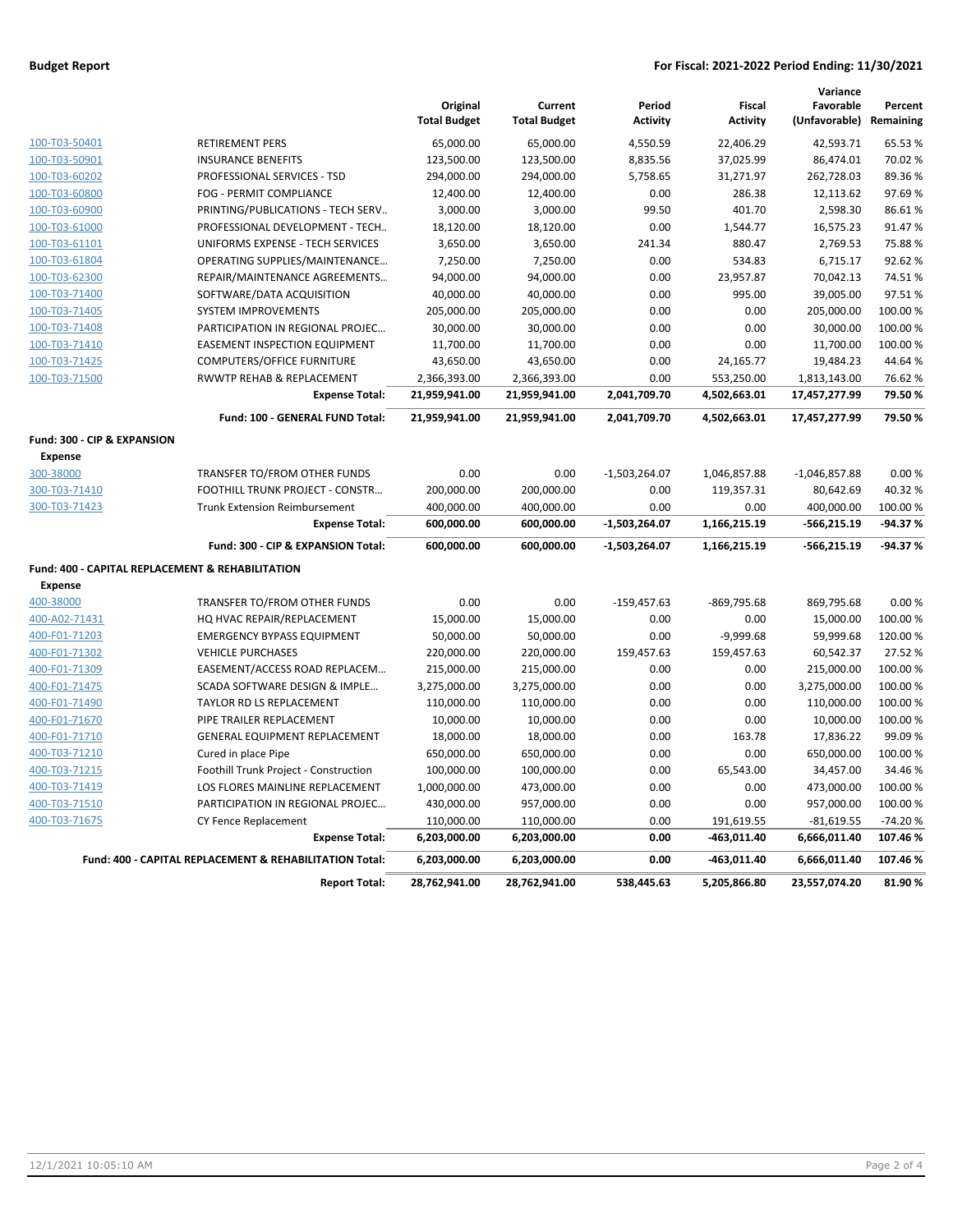# **Group Summary**

|                                                                    | Original            | Current             | Period          | Fiscal          | Variance<br>Favorable | Percent   |
|--------------------------------------------------------------------|---------------------|---------------------|-----------------|-----------------|-----------------------|-----------|
| <b>Account Typ</b>                                                 | <b>Total Budget</b> | <b>Total Budget</b> | <b>Activity</b> | <b>Activity</b> | (Unfavorable)         | Remaining |
| <b>Fund: 100 - GENERAL FUND</b>                                    |                     |                     |                 |                 |                       |           |
| Expense                                                            | 21,959,941.00       | 21,959,941.00       | 2,041,709.70    | 4.502.663.01    | 17.457.277.99         | 79.50%    |
| Fund: 100 - GENERAL FUND Total:                                    | 21,959,941.00       | 21,959,941.00       | 2,041,709.70    | 4,502,663.01    | 17,457,277.99         | 79.50%    |
| Fund: 300 - CIP & EXPANSION                                        |                     |                     |                 |                 |                       |           |
| Expense                                                            | 600,000.00          | 600,000.00          | $-1,503,264.07$ | 1,166,215.19    | $-566,215.19$         | $-94.37%$ |
| Fund: 300 - CIP & EXPANSION Total:                                 | 600,000.00          | 600.000.00          | $-1,503,264.07$ | 1,166,215.19    | $-566.215.19$         | $-94.37%$ |
| <b>Fund: 400 - CAPITAL REPLACEMENT &amp; REHABILITATION</b>        |                     |                     |                 |                 |                       |           |
| Expense                                                            | 6,203,000.00        | 6,203,000.00        | 0.00            | $-463.011.40$   | 6,666,011.40          | 107.46 %  |
| <b>Fund: 400 - CAPITAL REPLACEMENT &amp; REHABILITATION Total:</b> | 6,203,000.00        | 6,203,000.00        | 0.00            | $-463.011.40$   | 6,666,011.40          | 107.46%   |
| <b>Report Total:</b>                                               | 28,762,941.00       | 28,762,941.00       | 538.445.63      | 5,205,866.80    | 23,557,074.20         | 81.90%    |
|                                                                    |                     |                     |                 |                 |                       |           |